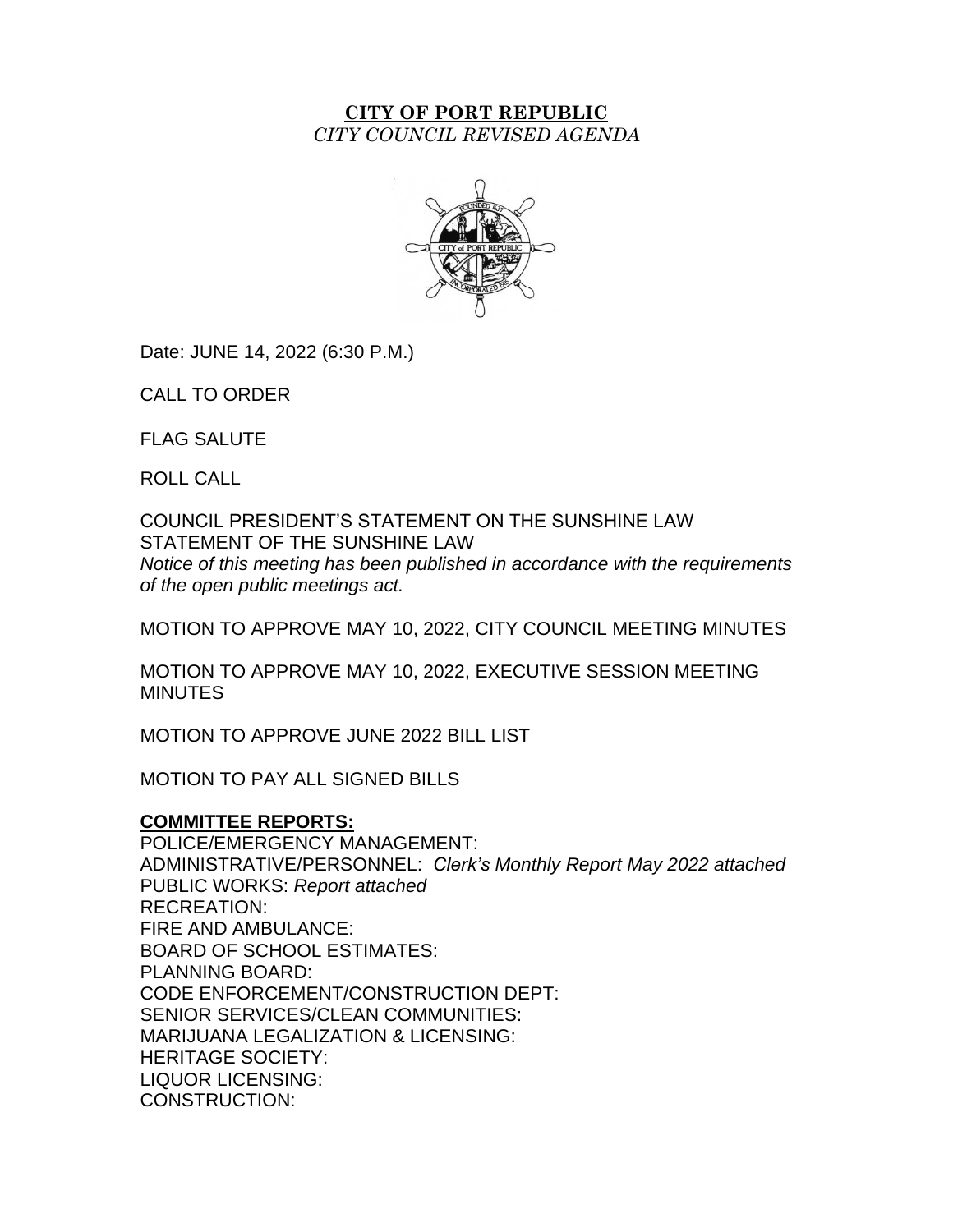# **OPEN TO THE FLOOR FOR PUBLIC PORTION:**

## **CLOSE PUBLIC PORTION:**

### **CORRESPONDENCE:**

Thank you letter from Interim School Superintendent Carmine Bonanni Jr. to DPW Department Dave and Kyle for trimming the school's tree line

Thank you letter from Interim School Superintendent Carmine Bonanni Jr. to the Port Republic Fire Company for trimming the school's tree line

Thank you letter from Mayor Giberson to the Port Republic Volunteer Fire Company for removing trees and branches at the school

Email from Nicole Rein of the USDA Survey results June Capture

### **RESOLUTIONS:**

- 60-2022 Approval to Submit a Grant Application and Execute a Grant Contract with the New Jersey Department of Transportation for a Portion of Mill Street Project (Phase II)
- 61-2022 Resolution to Hire Ron Garbutt Sr. for One Day as Fire Inspector for Community Day (Food Trucks)
- 62-2022 Resolution of Support from Local Governing Body Authorizing the Sustainable Jersey Grant Application Funded by Atlantic City Electric
- 63-2022 Resolution Providing for the Insertion of a Special Item of Revenue in the Budget of the City of Port Republic Pursuant to N.J.S.A. 40A:4-87 (Chapter 159, P.L. 1948) Regarding Clean Communities
- \*64-2022 Resolution Authorizing the Atlantic County Clerk to Print a Referendum Question with Interpretive Statement on the Official Ballot to be Used in the General Election to be Held on November 8, 2022

#### **ORDINANCES:**

*None*

# **UNFINISHED BUSINESS:**

Dam

Storm Drain

Community Day

## **NEW BUSINESS:**